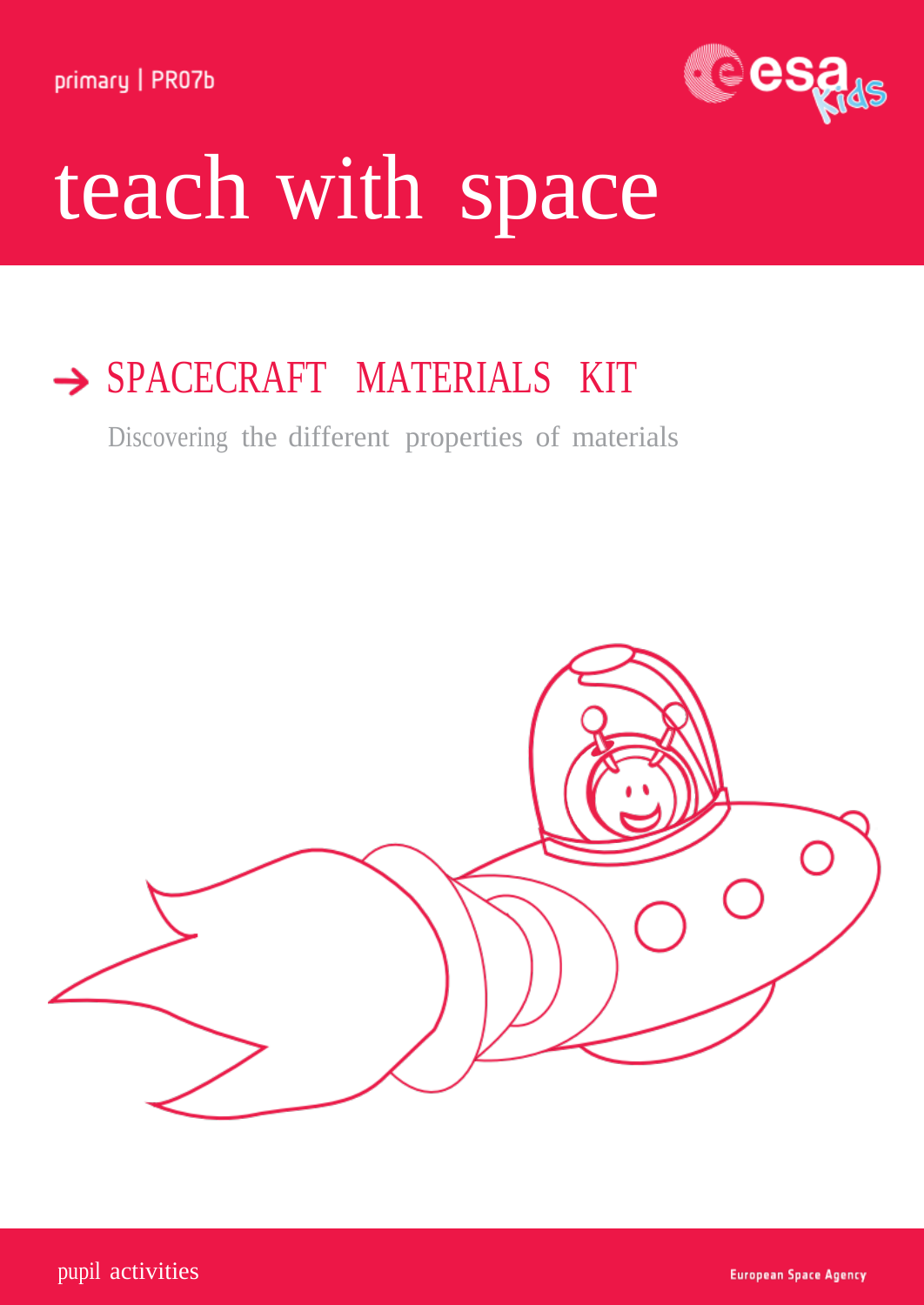

| <b>Exploring materials - look and feel</b>  | $\sqrt{page}$ 3      |
|---------------------------------------------|----------------------|
| <b>Activity 1 - electrical conductivity</b> | page 5               |
| <b>Activity 2 - thermal conductivity</b>    | $\sqrt{p}$ page 7    |
| <b>Activity 3 - measuring mass</b>          | page 9               |
| <b>Activity 4 - magnetism</b>               | page 11              |
| <b>Activity 5 - impact test</b>             | page 13              |
| <b>Classroom discussion</b>                 | $\overline{$ page 16 |

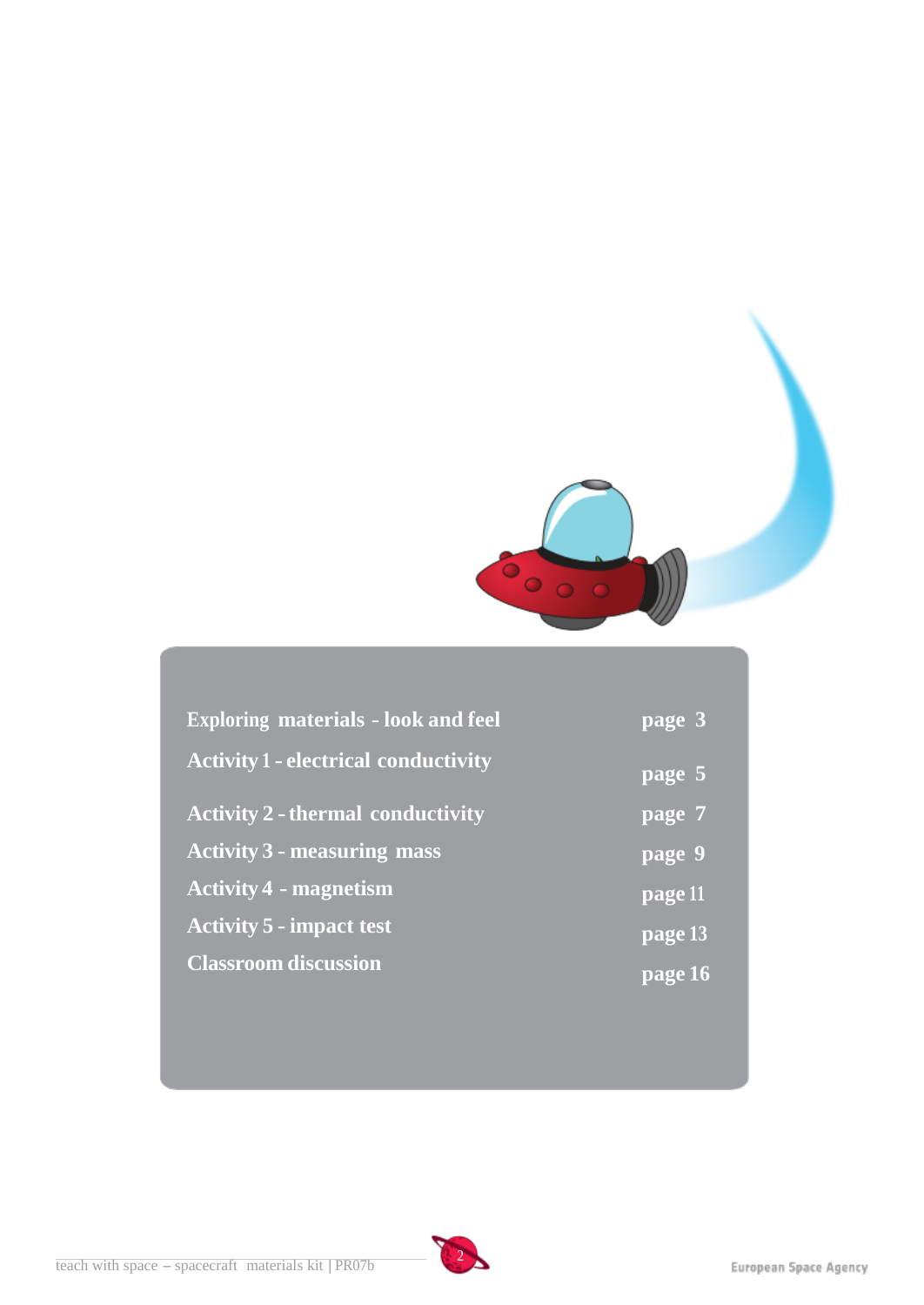## $\rightarrow$  EXPLORING MATERIALS  $-$  LOOK AND FEEL

#### **Did you know?**

NASA's Orion **Spacecraft**\* is built to take humans further into deep space than they have ever gone before. The European Space Agency (ESA) is developing Orion's European Service **Module**\*which isthe part of the spacecraft that will supply air to the crew, as well as electricity and **propulsion**\*. This will enable it to travel out into space.

The image on the right shows the Orion Spacecraft developed by NASA and ESA (artist's impression).

A spacecraft is made of several different materials. AnESA scientist isgoing to challenge you to carry out a number of activities to investigate the properties of some materials. You will give reasons why these properties would make them suitable to build a spacecraft like Orion.

Watch the video of the challenge you are about to carry out.

Discuss with your friends why some materials are <sup>↑</sup> The challenge from ESA scientist used for some things and not for others. Then you



will be ready to start your experiments! In addition to 8 cubes of materials, you will also test another 'special'cube of material, but return this to your teacher once you have finished. Before you begin, make sure that your desk is protected with thick paper or cloth.

#### Equipment

• 1 set of cubes 2 cm x 2 cm x 2 cm of different materials

#### Exercise

- 1. Look carefully at the different materials, and by feeling them with your hands, try to think what they may be.
- 2. Group the materials under observations such as heavy/light; rough/smooth; warm to touch/cool; shiny/dull.
- 3. Write down your observations in the table on the next page.

**\* Spacecraft**: vehicle used for travelling in space e.g. the International Space Station and Orion spacecraft. **Module**: detachable, self-contained unit of a spacecraft. Propulsion: force that pushes a spacecraft into space.

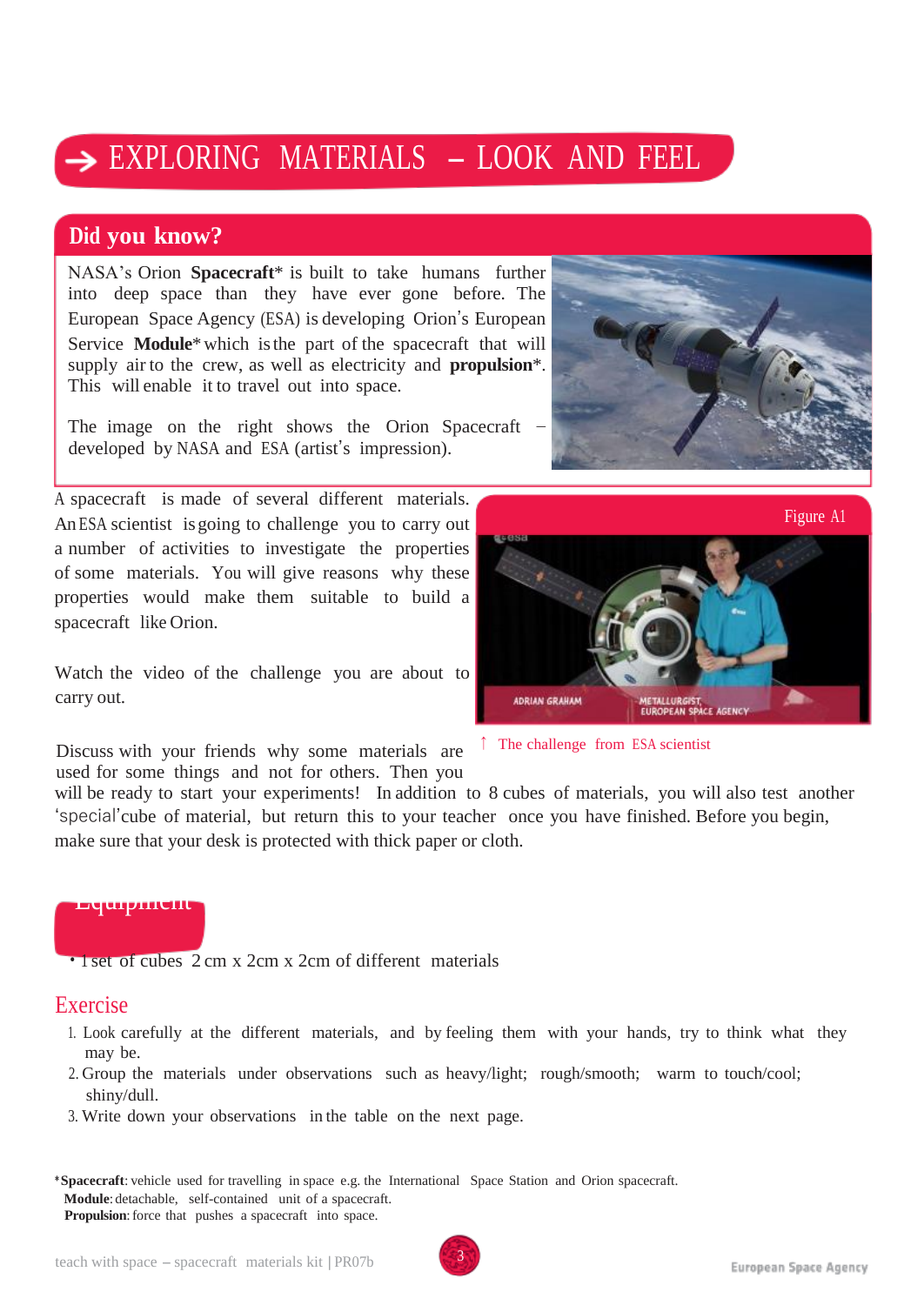#### Your results

| material               | look and feel |
|------------------------|---------------|
| Copper                 |               |
| Aluminium              |               |
| <b>Brass</b>           |               |
| Steel                  |               |
| Wood                   |               |
| Stone                  |               |
| Plastic                |               |
| Polystyrene            |               |
| Aluminium alloy (6061) |               |

4.Think of reasons why you have organised the groups in this way.

5. Suggest tests you could perform to compare the materials.

#### **Conclusion**

Write down your first conclusions about the diversity of materials.

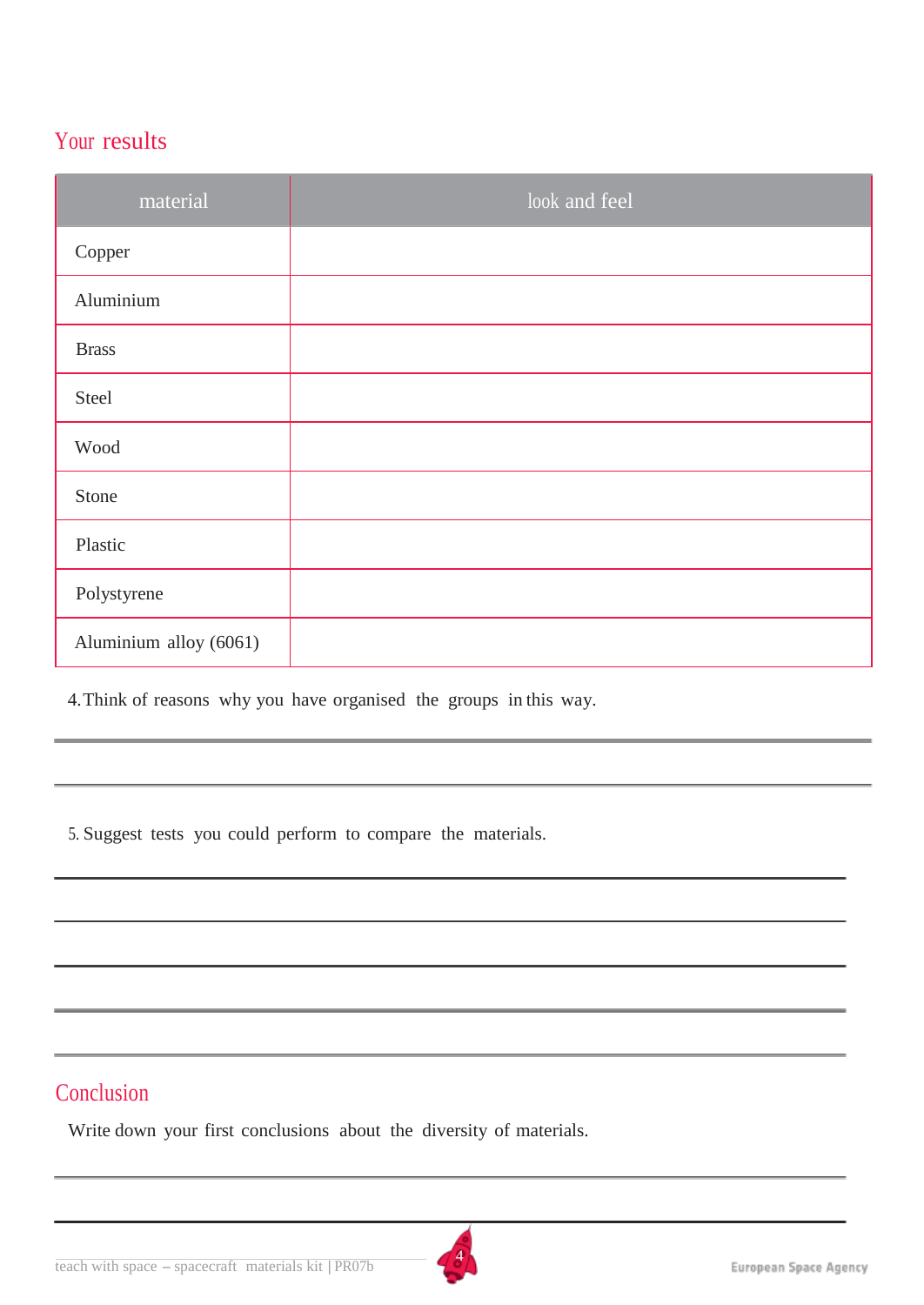## Electrical conductivity

The material to be used around the electrical parts of the spacecraft needs to be a good **electrical conductor**\*,so that it can conduct away electrical charge, which could otherwise damage the components.

#### **Did you know?**

The Orion European Service Module has fours wings. They are made of solar panels that collect the energy of the Sun, which is then transformed into electricity. This electricity is used to power the computers and the other instruments and tools on-board the module. This electricity would be enough to power two typical houses!



## Equipment

- 1 set of cubes 2cm x 2cm x 2cm of different materials
- 1 battery (AA)
- 1 battery holder connected to one red wire and one black wire
- 1 bulb
- 1 bulb holder
- 2 connecting wires with crocodile clips

#### Exercise

- 1. Set up the circuit as shown in Figure A2.
- 2. Make sure the light bulb lights up when you put the crocodile clips against the contacts of the light bulb.
- 3. You have built an electrical series circuit.

4.Now change the setup as in Figure A3. Touch the crocodile clips firmly on to the material to make sure you establish a good contact. Do not pinch them as you may damage the materials.

- 5. Test each cube in turn to see ifthe bulb lights up.
- 6.Write down your results in the table on the next page.

The material that conducts electricity is called an electrical conductor and the material that does not is called an **insulator\***.

**\*Electrical conductor**: material which allows the flow of electric current e.g. metal.

**Insulator**: material which does not allow the flow of electric current e.g. plastic and wood.

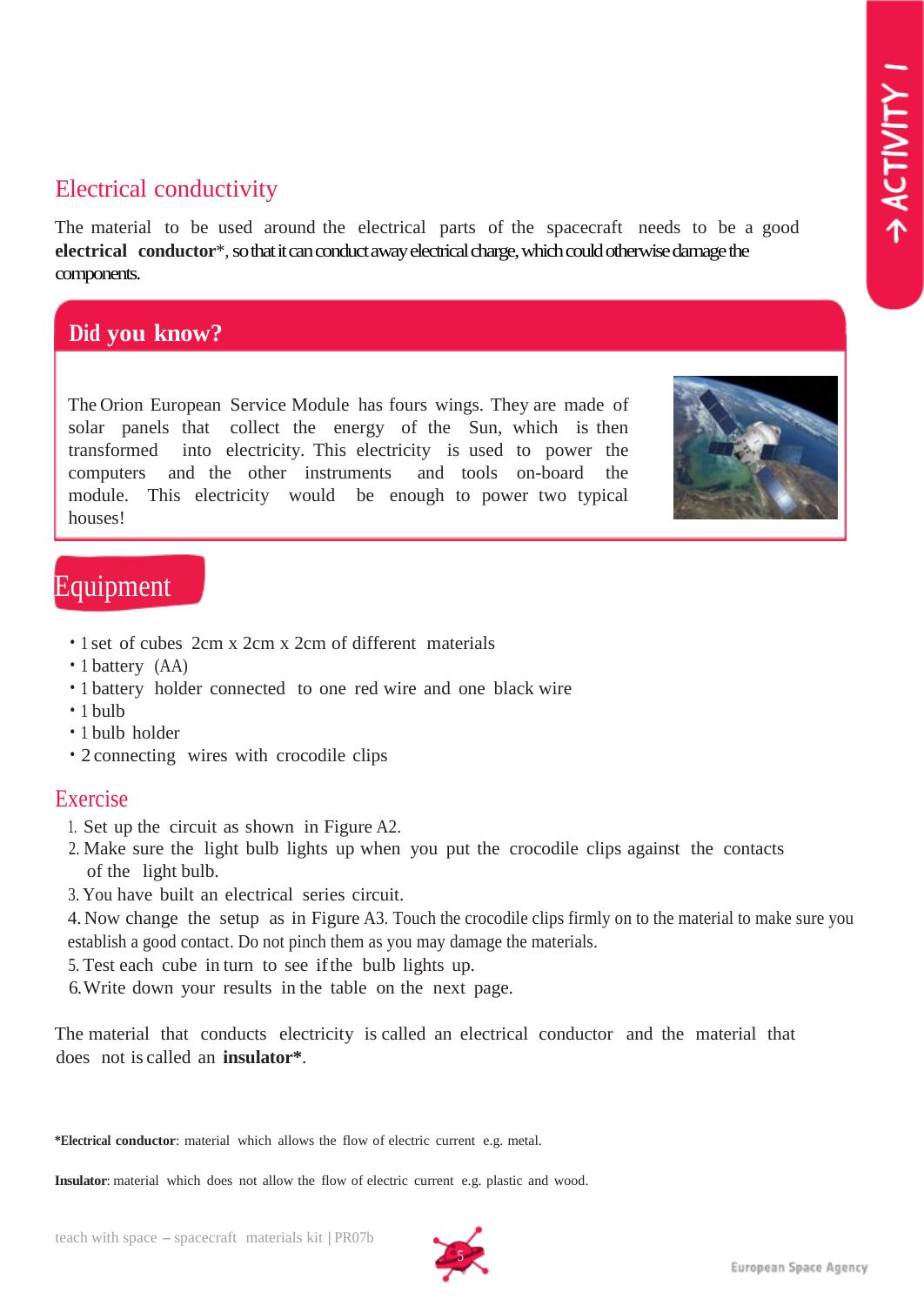



↑ Setup to test light bulb

↑ Setup to test light cubes

#### Your results

| material               | conductor or insulator |
|------------------------|------------------------|
| Copper                 |                        |
| Aluminium              |                        |
| <b>Brass</b>           |                        |
| Steel                  |                        |
| Wood                   |                        |
| Stone                  |                        |
| Plastic                |                        |
| Polystyrene            |                        |
| Aluminium alloy (6061) |                        |

#### **Conclusion**

Explain why some materials caused the bulb to light up and others did not?

6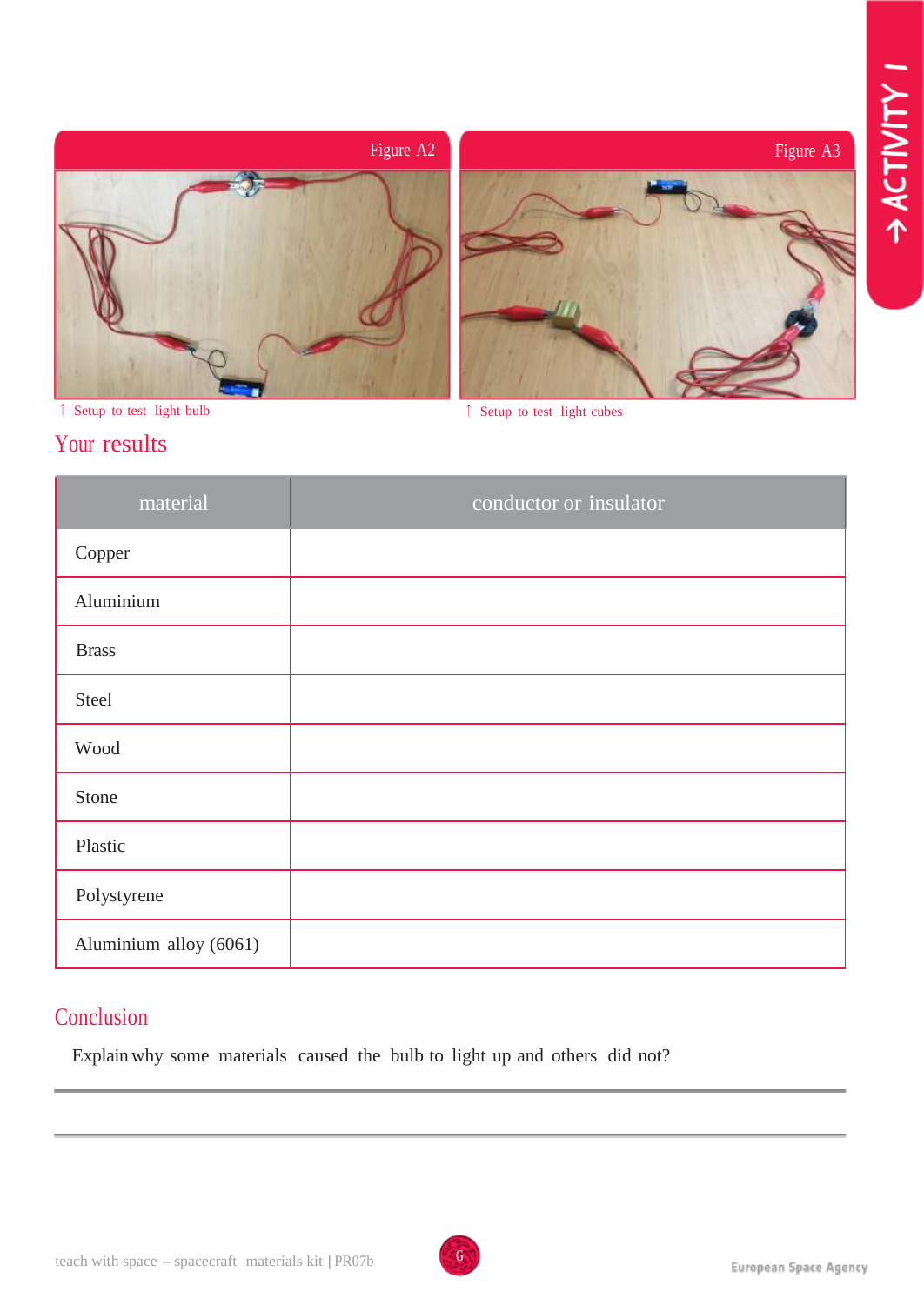#### Thermal conductivity

Equipment and crew on board spacecraft such as Orion need to be kept comfortable in the extreme temperatures of space. Materials that can cope with very high and low temperatures are necessary for this purpose. Usually these materials are good thermal conductors.

#### **Did you know?**

The Orion Crew Module isthe part designed to re-enter Earth's atmosphere, so it has a heat shield to protect it (and the crew!) against the intense **heat of re-entry**\*. This principle isshown in the image on the right.



- 1 set of cubes 2cm x 2cm x 2cm of different materials
- 8 squares of thermochromic paper, including cover slips
- 2 petri dishes
- Hot water from kettle (which will be poured byyour teacher) be careful not to touch this

#### Exercise

- 1. Place a square of thermochromic paper over each of the cubes to be tested (which should all be at room temperature).
- 2. Your teacher will pour hot water into 2 petri dishes –then carefully cover with the lids.
- 3. Place the cubes on top of the lid of a petri dish as shown in Figure A4.

4.Carefully and patiently observe the thermochromic paper and note down which ones change colour first.

- 5. Rank the materials according to their thermal conductivity: from those that allow heat to conduct fastest (1) to slowest (9).
- 6.Write down your answers in the table on the next page.

**\*Heat of re-entry:** heat generated bythe re-entry of a spacecraft in the atmosphere; temperatures can reach 1650°C or more.

teach with space - spacecraft materials kit | PR07b

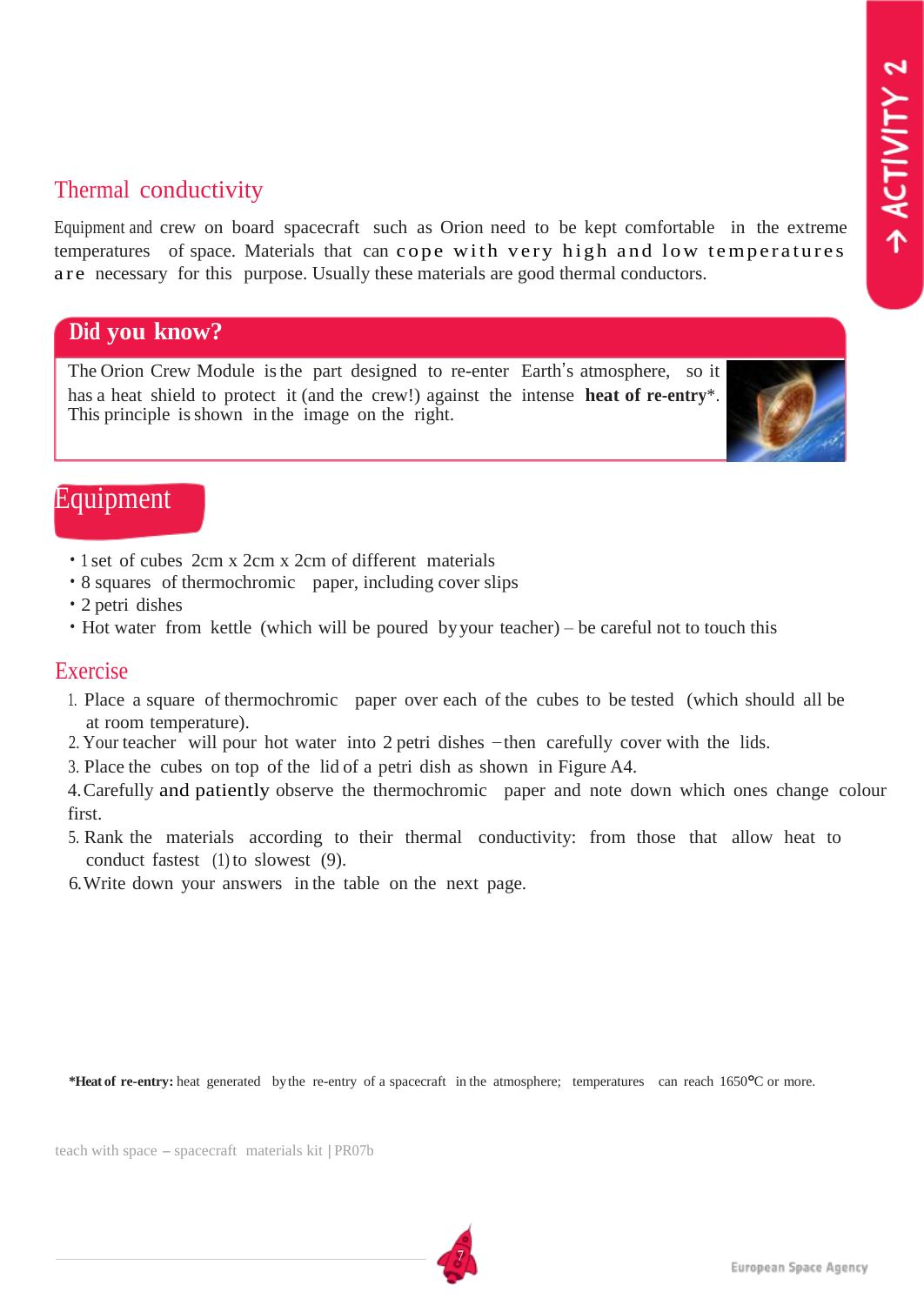## Figure A4



↑ Thermal conductivity test

## Your results

| material               | ranking (1-9) |
|------------------------|---------------|
| Copper                 |               |
| Aluminium              |               |
| <b>Brass</b>           |               |
| Steel                  |               |
| Wood                   |               |
| Stone                  |               |
| Plastic                |               |
| Polystyrene            |               |
| Aluminium alloy (6061) |               |

## **Conclusion**

Explain which of these materials is best at allowing thermal conductivity.

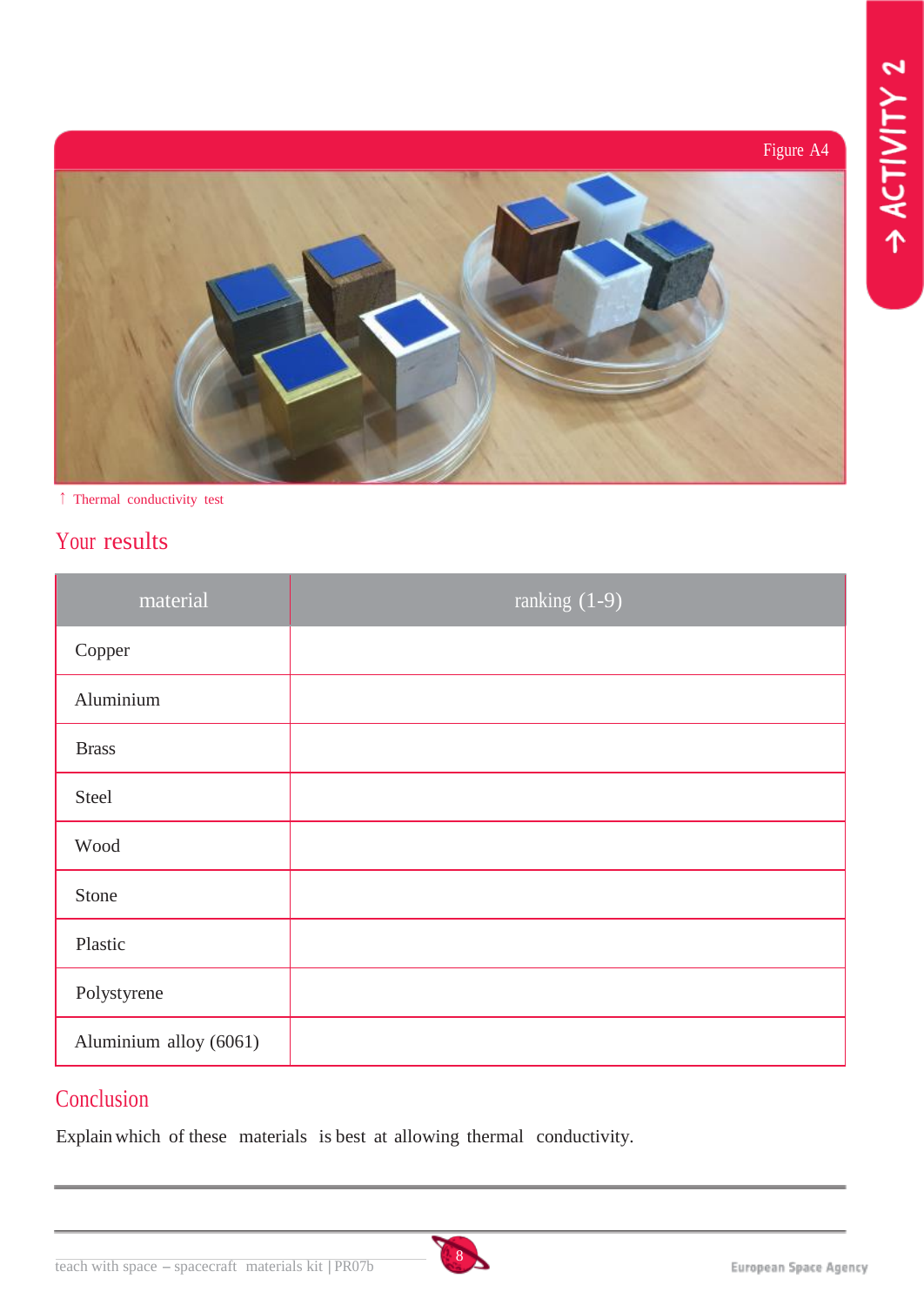#### Measuring mass

Ittakes a lot of **rocketfuel\*** to launch a spacecraft into space and this is also very expensive. We need materials which are strong, stiff, and have a low mass (light in weight) to build the spacecraft.

#### **Did you know?**

The Orion Crew Module shown in the image on the right is a reusable transportation vehicle that provides a safe **habitat\*** for the crew. It isthe only part of the spacecraft that returns to Earth after each mission. With a mass of about 8500 kg, it is covered with special fibres made of silica with a **resin\*** in a **honeycomb\*** made of fiberglass and **phenolic resin\***: very unusual materials indeed!



#### Equipment

- 1 set of cubes 2 cm x 2cm x 2cm of different materials
- 1 digital scale



mass accurately

**\*Rocket fuel**: explosive charge that propels a rocket e.g. liquid oxygen and liquid hydrogen. **Habitat:** place or environment where humans, animals, and plants can live. **Resin**: yellow or brown sticky substance that comes from some trees and used to make various products. **Honeycomb**: network of close-fitting hexagonal cells that create a very strong structure which is also light in weight. **Phenolic resin**: very strong synthetic substance used for its strong temperature tolerance.

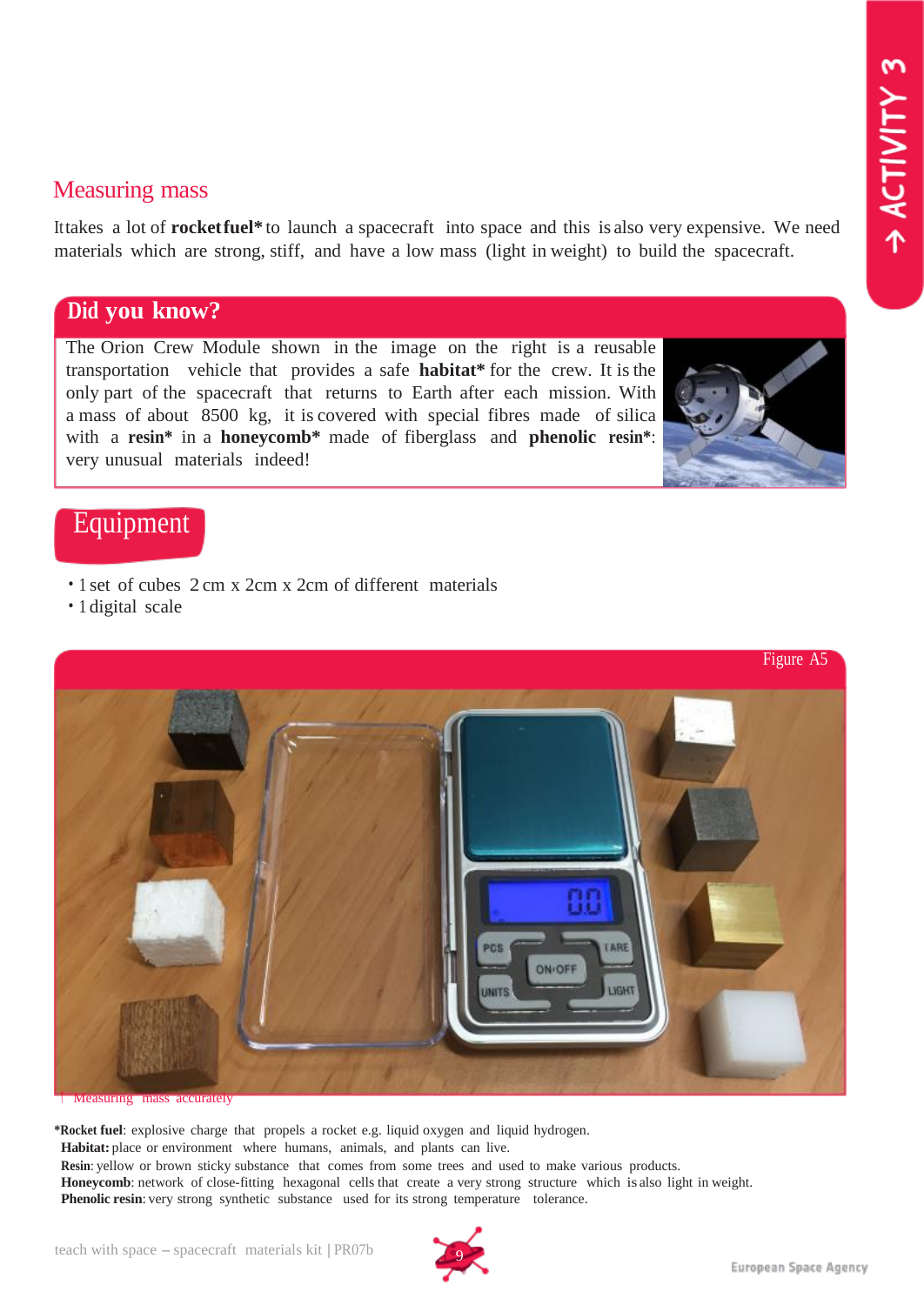#### Exercise

- 1. Hold each cube one at a time and rank them according to which you think is the lightest (1) to the heaviest (9).
- 2. Now use the digital scale to weigh each cube and record the real mass (in grams to one decimal place) as shown in Figure A5. Define the actual ranking based on the real mass.
- 3. Write down your answers in the table below.

#### Your results

| material                  | my ranking $(1-9)$ | real mass (g) | actual ranking (1-9) |
|---------------------------|--------------------|---------------|----------------------|
| Copper                    |                    |               |                      |
| Aluminium                 |                    |               |                      |
| <b>Brass</b>              |                    |               |                      |
| Steel                     |                    |               |                      |
| Wood                      |                    |               |                      |
| Stone                     |                    |               |                      |
| Plastic                   |                    |               |                      |
| Polystyrene               |                    |               |                      |
| Aluminium alloy<br>(6061) |                    |               |                      |

#### **Conclusion**

Compare your ranking with the actual ranking and give an explanation why this was similar or different.

Discuss which of the materials, only based on the mass, would be most suitable for designing a spacecraft and why.

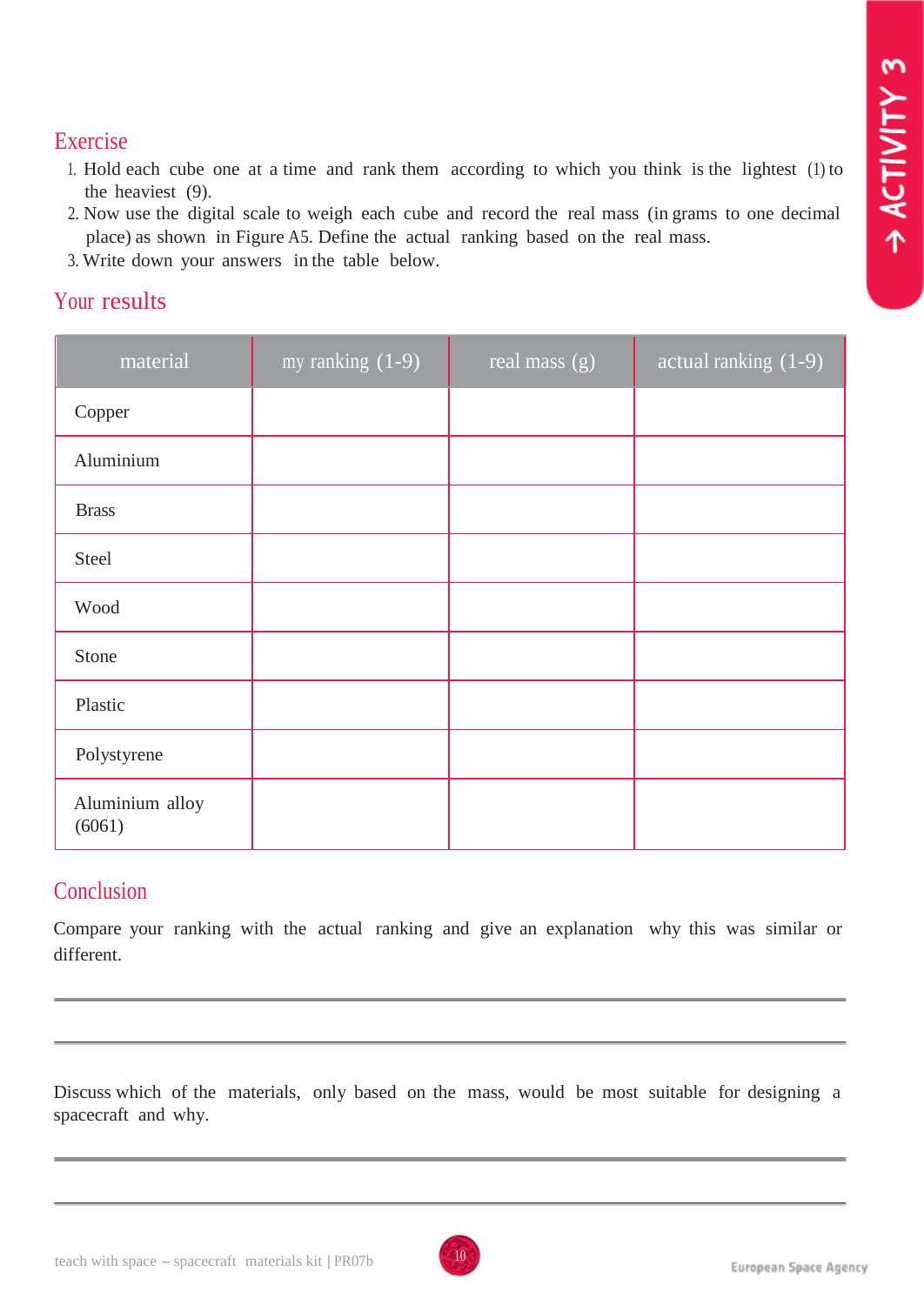#### Magnetism

When moving in space, it can be helpful ifthe material making up the spacecraft is non-magnetic. Materials in spacecraft which are magnetic need to be avoided because they can disturb instruments such as the onboard orientation device, which uses the Earth's magnetic field to point the spacecraft in the right direction.

#### **Did you know?**

TheEarths'core, or centre, ismade up of molten iron,which being magnetic, causes the Earth to behave like a gigantic magnet. This has an impact on magnetic materials such as the metal of a compass' arrow. We can use a compass to navigate outdoors using a map as it will always point North on the dial.



## Equipment

- 1 set of cubes 2 cm x 2cm x 2cm of different materials
- 1 magnet

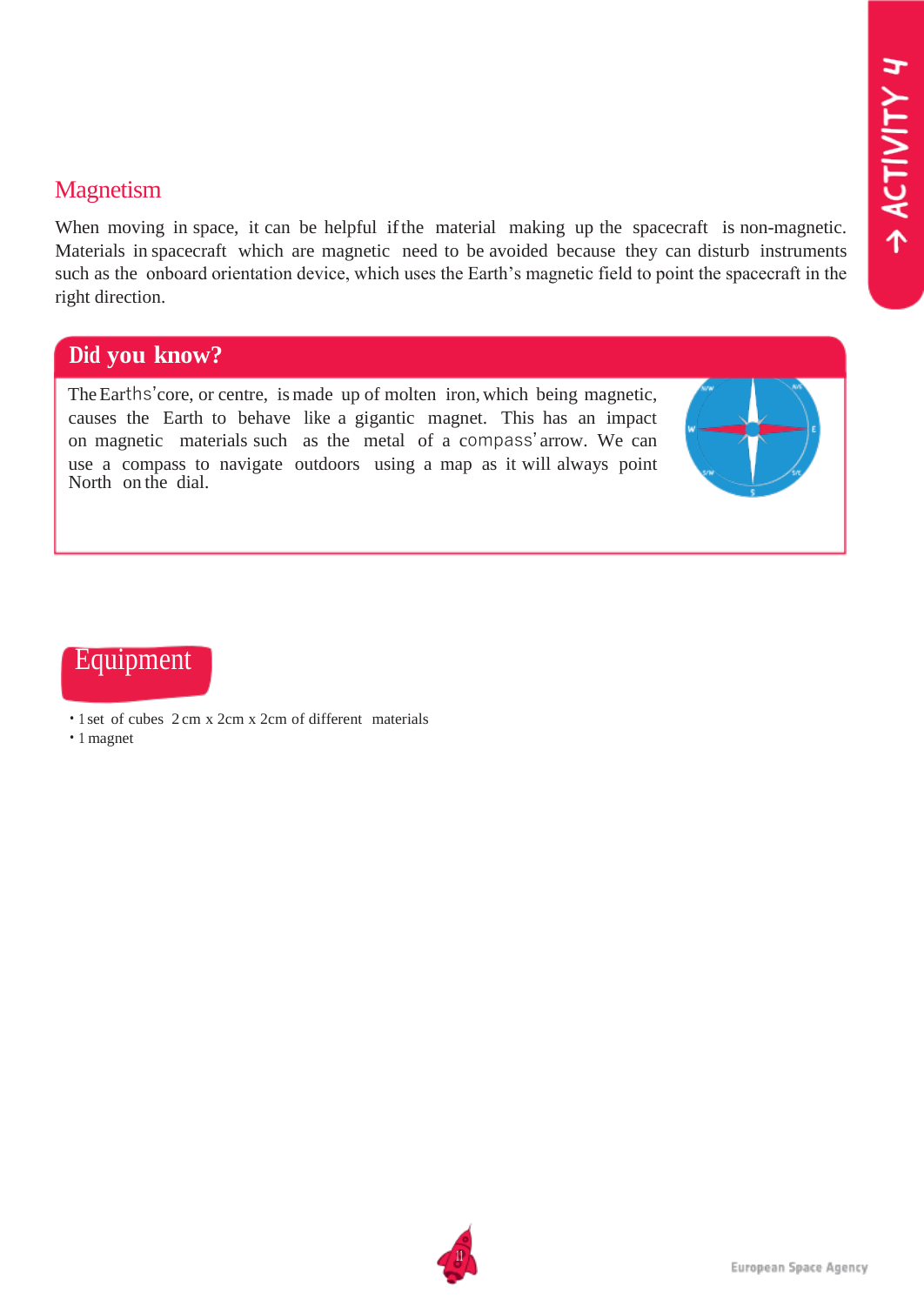## Exercise

Test which of the materials interact with a magnet (this interaction is called magnetism), and which materials do not, as shown in Figure A6.Write down your results in the table on the next page.



↑ Testing for magnetic attraction teach with space - spacecraft materials kit | PR07b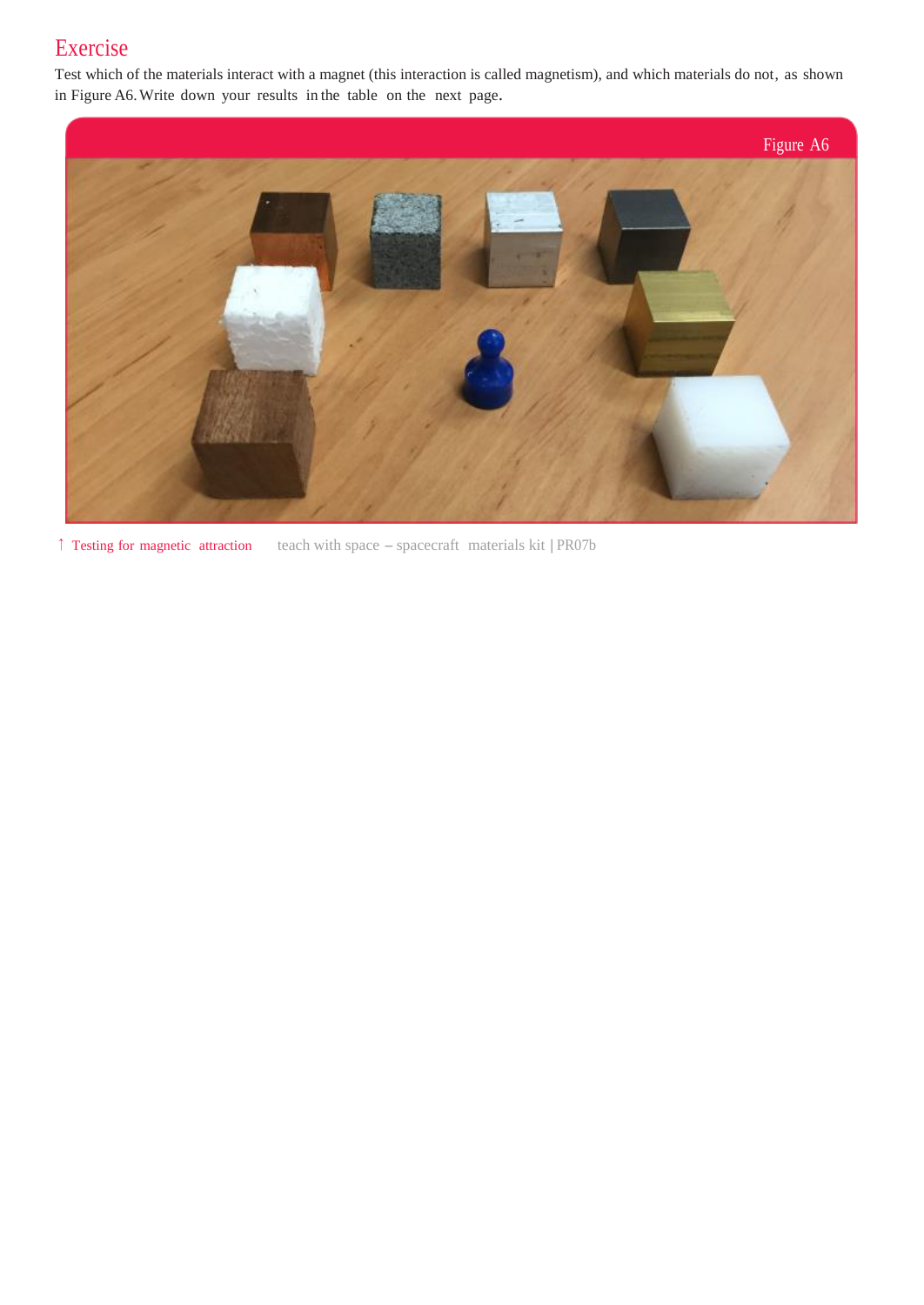## Your results

| material               | magnetic or non-magnetic |
|------------------------|--------------------------|
| Copper                 |                          |
| Aluminium              |                          |
| <b>Brass</b>           |                          |
| Steel                  |                          |
| Wood                   |                          |
| Stone                  |                          |
| Plastic                |                          |
| Polystyrene            |                          |
| Aluminium alloy (6061) |                          |

#### Conclusion

Which materials are not magnetic? Explain why they are not.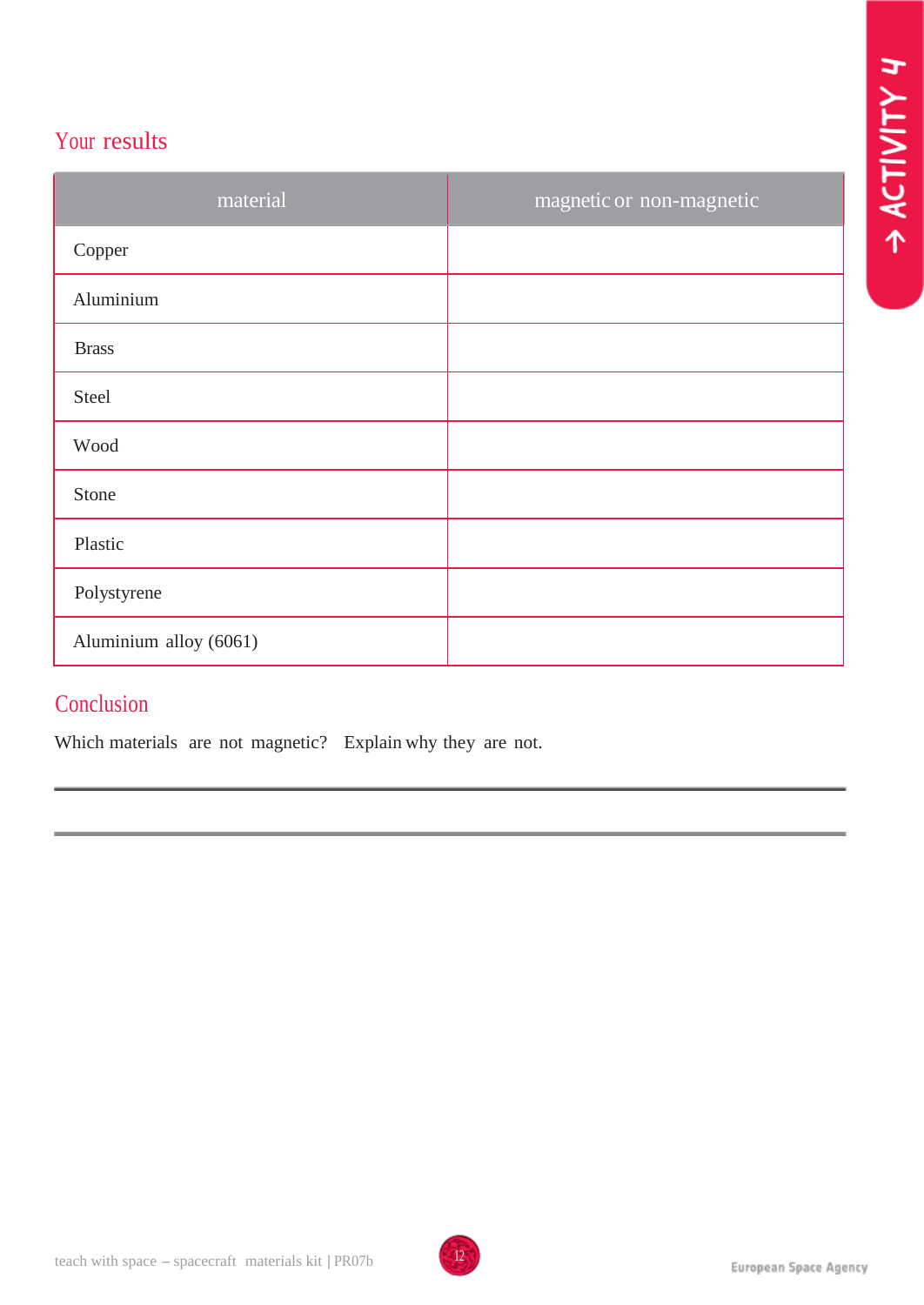#### Impact test

Spacecraft such as **satellites**\* can be hit by **space debris**\* travelling at very high speeds. We need to use tough materials which can resist well to such **impacts**\*.You are going to use a special ramp to measure the rebound after a marble impacts each test material. The more the rebound, the less the damage to the material.

#### **Did you know?**

More than 500 000 (five hundred thousand) pieces of space debris (also known as 'space junk'), made up of old satellites and natural space rocks, are being tracked around the Earth. They can be the size of a marble or larger. But there are millions of other pieces that are so small they cannot be tracked. These are serious threats to satellites and space vehicles, as they travel at very high speeds and can cause a lot of damage!





Look at what happened in tests carried out on a spacecraft material being hit by a fast moving pellet (shown in the image below). The Orion's European Service Module provides a strong structure which is covered in a many layers of materials that helps to reduce the damage of such impacts.

## **Equipment**

- 1 set of cubes 2 cm x 2cm x 2cm of different materials
- 1 ramp set
- 1 marble

#### Exercise

- 1. If it has not already been constructed, p ut together the special ramp set from the pieces provided, as shown in Figure A7.
- 2. Place each cube of material, one at a time, at the bottom of the ramp.
- 3. Push the marble gently off the top of the ramp.
- 4.Measure the rebound (in millimetres) when the marble strikes the cube at the base of the ramp.

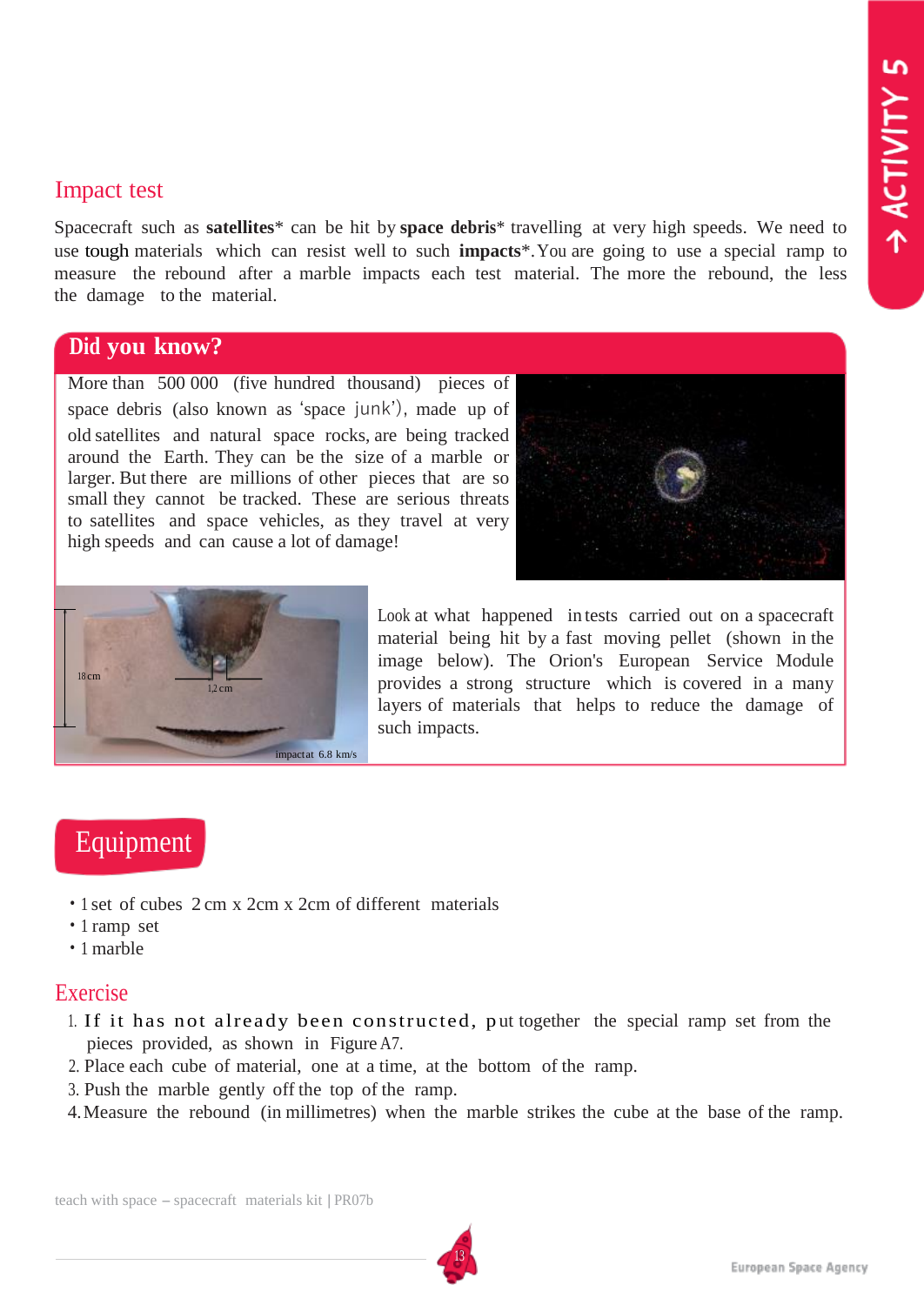**\*Satellites(artificial)**: objects put into orbit (which is a repeated path) around the Earth or another planet. Satellites are designed to take measurements and pictures which will, for instance, help scientists learn more about the Earth, planets, and beyond. **Space debris**: pieces of old satellites, used rocket parts, fragments of space rocks etc. which are travelling at high speeds of up to 28,000 km/hr around the Earth.

**Impact**:collision of space debris with satellites or spacecraft like the International Space Station which can cause damage due to the high speed at which they travel.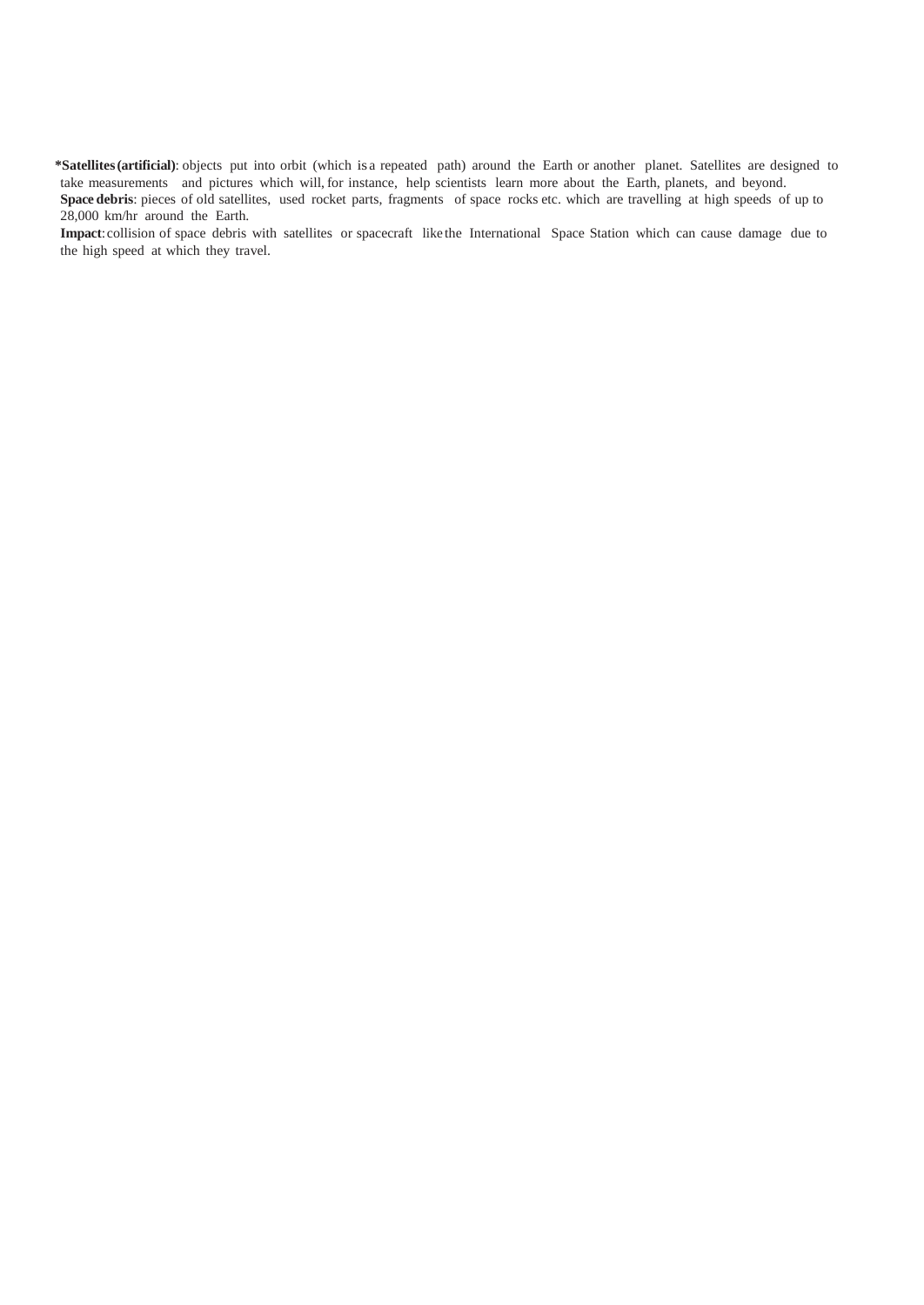5. Repeat this for each material. How can you make this a fair test?

| 6. Repeat the test 3 times for each cube and calculate the mean (average) rebound. |
|------------------------------------------------------------------------------------|



↑ The impact test

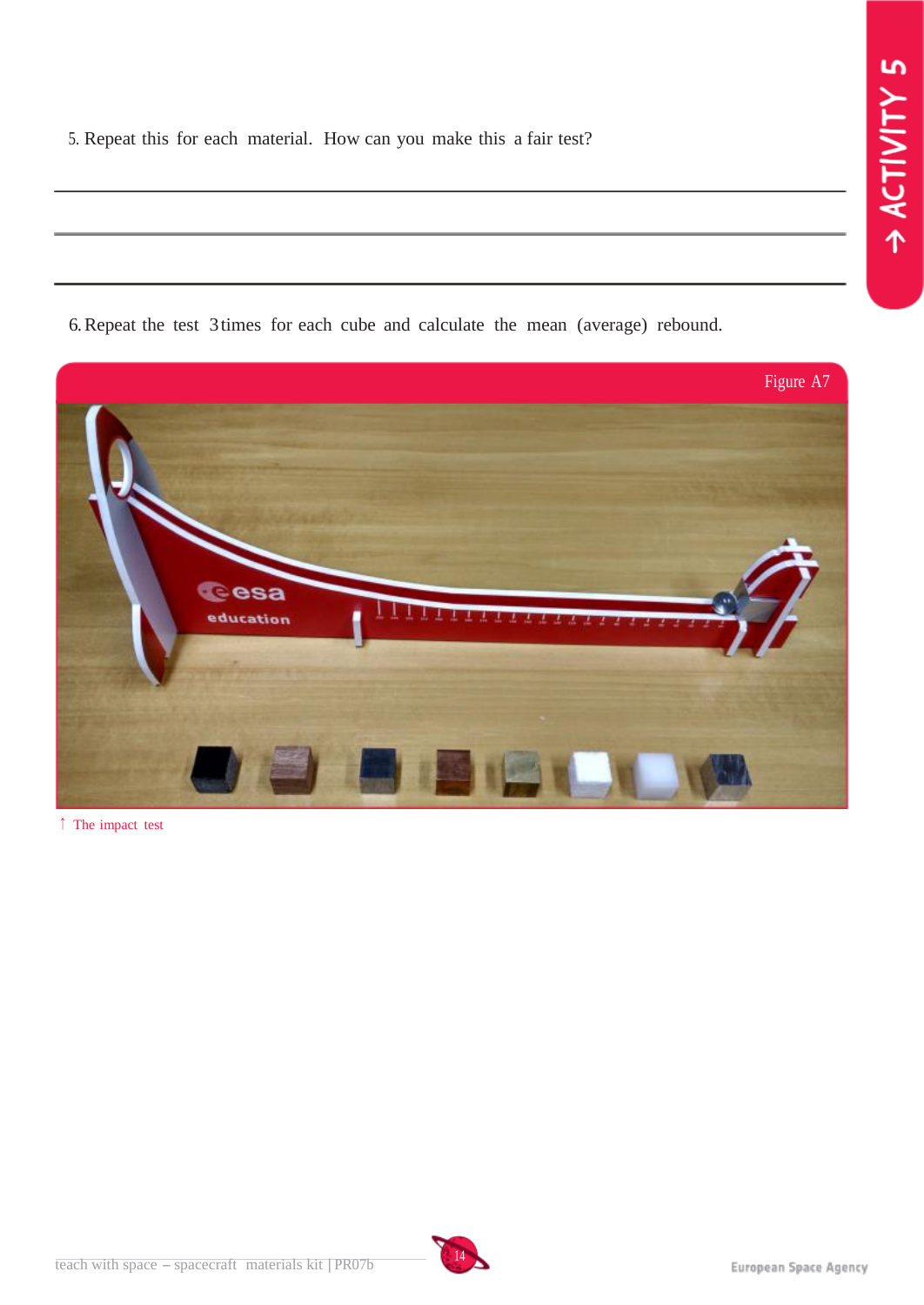ACTIVITY 5

| material                  | rebound measurements<br>(mm) |   |               | mean rebound value $=$        | rebound ranking |
|---------------------------|------------------------------|---|---------------|-------------------------------|-----------------|
|                           | $\Lambda$                    | B | $\mathcal{C}$ | $A + B + C$<br>$\overline{3}$ | $(1-9)$         |
| Copper                    |                              |   |               |                               |                 |
| Aluminium                 |                              |   |               |                               |                 |
| <b>Brass</b>              |                              |   |               |                               |                 |
| Steel                     |                              |   |               |                               |                 |
| Wood                      |                              |   |               |                               |                 |
| Stone                     |                              |   |               |                               |                 |
| Plastic                   |                              |   |               |                               |                 |
| Polystyrene               |                              |   |               |                               |                 |
| Aluminium<br>alloy (6061) |                              |   |               |                               |                 |

#### results

Record all your measurements below. At the end, fill in the last column by ranking the average rebound from the largest (1) to the smallest (9). Remember: the larger the rebound, the less damage you will do to the material.

#### Conclusion

Write down which of the materials gave the best rebound and explain why.

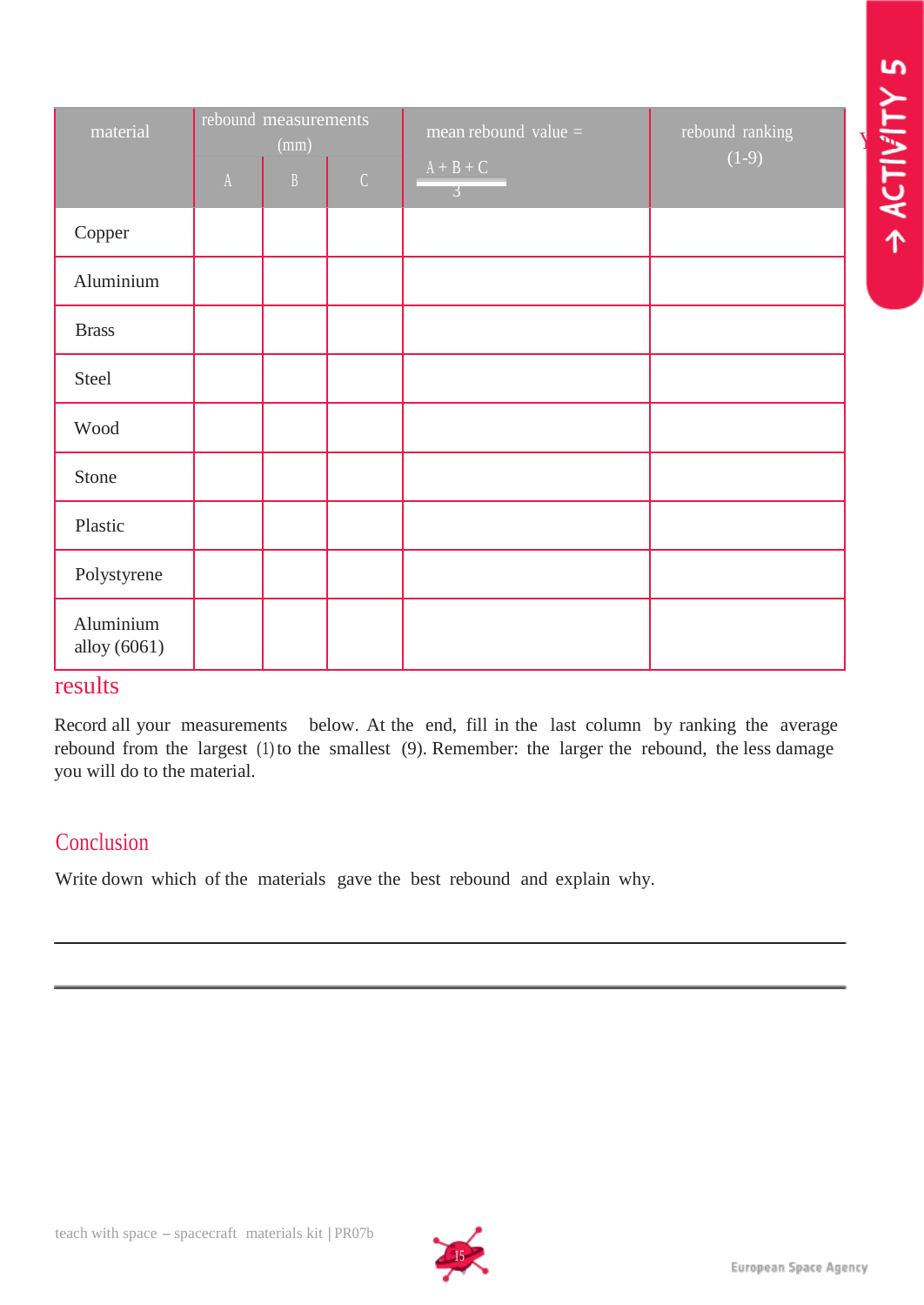## Classroom discussion

## Which materials appear to be best suited for a spacecraft?

1. Fill in the results of all your activities in the table below.

| material                  | $\sqrt{100k}$ and feel | conductivity | conductivity | measuring mass<br>(g) |           | magnetism<br>(Yes/No) | measuring<br>impact |           |
|---------------------------|------------------------|--------------|--------------|-----------------------|-----------|-----------------------|---------------------|-----------|
|                           |                        |              |              | (g)                   | (ranking) |                       | (mm)                | (ranking) |
| Copper                    |                        |              |              |                       |           |                       |                     |           |
| Aluminium                 |                        |              |              |                       |           |                       |                     |           |
| <b>Brass</b>              |                        |              |              |                       |           |                       |                     |           |
| Steel                     |                        |              |              |                       |           |                       |                     |           |
| Wood                      |                        |              |              |                       |           |                       |                     |           |
| Stone                     |                        |              |              |                       |           |                       |                     |           |
| Plastic                   |                        |              |              |                       |           |                       |                     |           |
| Polystyrene               |                        |              |              |                       |           |                       |                     |           |
| Aluminium<br>alloy (6061) |                        |              |              |                       |           |                       |                     |           |

2. Based on the results that you have written in the table above, write down your full conclusions on what material appears to be best suited for each part of a spacecraft and why.